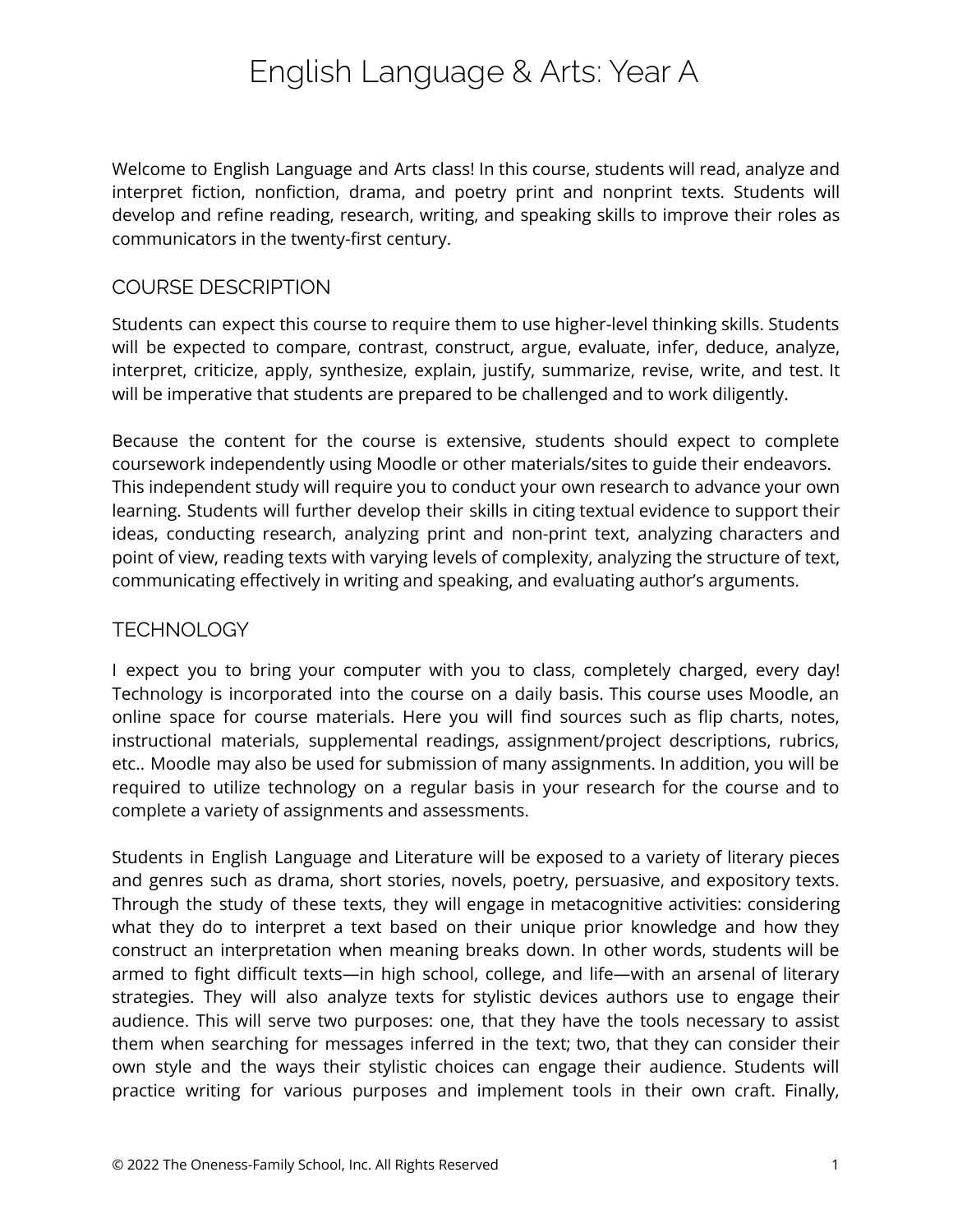students will reflect on their growth as a reader and writer and articulate the purpose behind the strategies; students will be encouraged to collaborate with their peers and begin to voice their thoughts clearly and honestly.

Overall, these units are designed to provide students with tools to critically engage in the world through reading, writing, and dialogue. These skills will prepare students with the foundation they need to be successful throughout their high school career and begin them on the path toward becoming critical, historically, and culturally informed citizens.

COURSE THEMES

**Cycle 1: Community**

**Cycle 3: Perspective**

**Cycle 2: Journey**

**Cycle 4: Change**

# FORMATIVE & SUMMATIVE ASSESSMENTS

*Formative Assessments:* Formative assessments are those that need to be completed to demonstrate progress and/or the need for additional practice or instruction*. Failure to complete formative assessments will be reflected in a student's overall grade.*

*Summative Assessments:* Summative assessments are those that need to be completed to demonstrate mastery of the subject, content, or skill. *Failure to complete summative assessments will be reflected in a student's overall grade.*

*The late policy (10% deduction) applies to ALL assessments/assignments, this includes both formative and summative work.*

### GRADE PERCENTAGES

Marking period grades are calculated for this course using the following categories and percentages.

*Homework: 10% Formative Assessments Classwork - Daily (in-class) Assignments/Activities: 25% Projects, Research, & Writing Assignments: 30% Tests/Quizzes/Exams: 35%*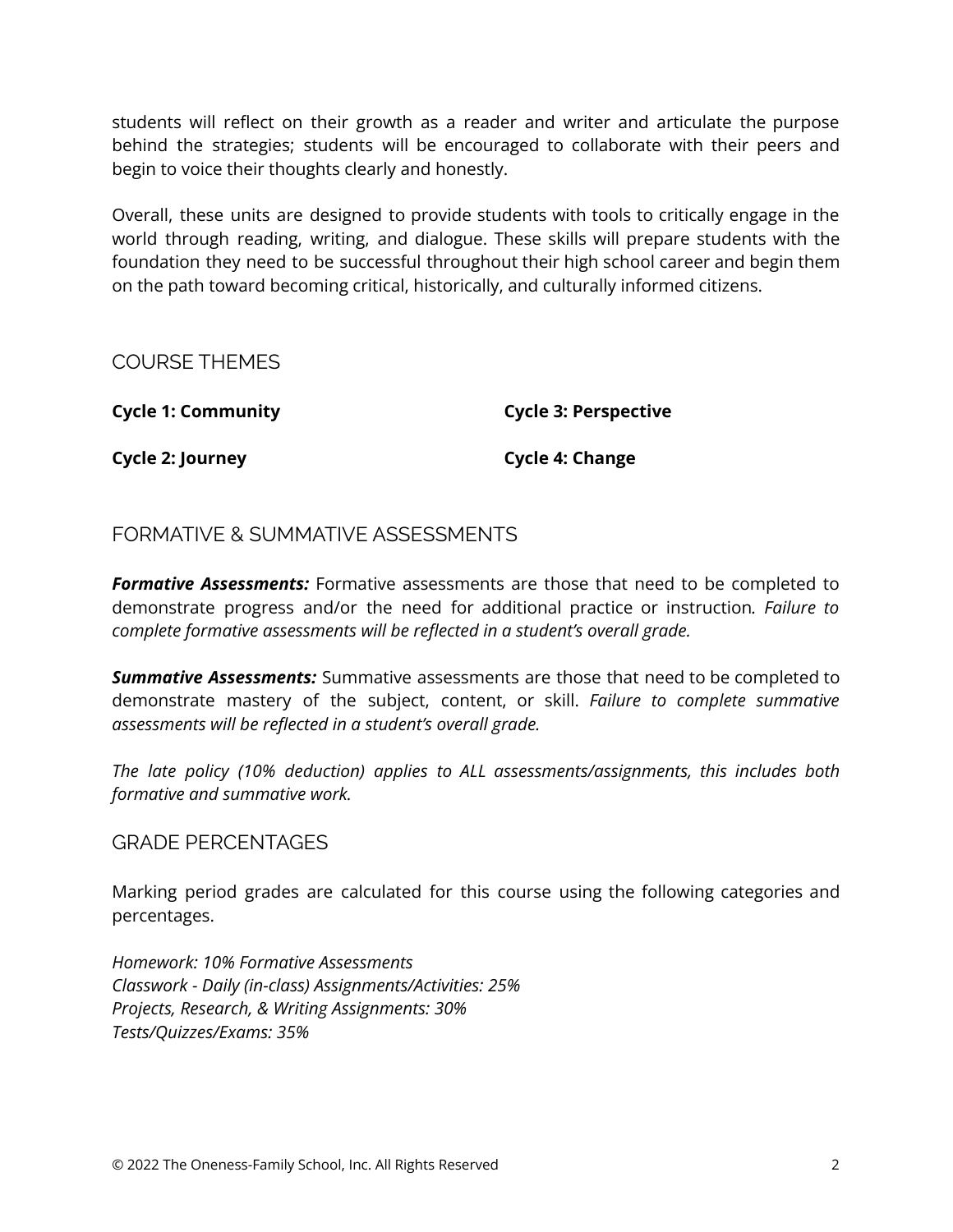# GRADING POLICY

Your grade for this course will be earned based on a variety of assessments including, but not limited to, quizzes, tests, homework, writing assignments, essays, Socratic Seminars, in-class activities, projects, etc.. I am more than happy to accept work turned in past the deadline for reduced credit. I'll also accept incomplete work for partial credit. Submitting late work will significantly impact your grade. Students will not be tested or required to hand in assignments on the day the student returns from school if they were assigned on the day the student was absent. Students shall adhere to deadlines for tests and projects that were established/assigned prior to the absence.

*Students have equal to the number of days absent for make-up work, test, assignments, reports, etc., up to a maximum of five (5) days without penalty.*

# LATE POLICY

There will be a 10% deduction from the score of an assignment, when an assignment is submitted late. An assignment is considered late if it is not submitted at the time of collection.

#### **Grading Scale:**

 $A = 90-100$ B= 80-89  $C = 70-79$  $D = 60-69$ F= 0-59

ACADEMIC HONESTY

Your grade is a reflection of your skills, knowledge, and understanding of the course content. Therefore, *any work that is not your own will not be accepted or assessed*. Cheating or plagiarism of any kind will result in a 0% for the assignment. This includes homework, daily in-class assignments, writing assignments, projects, quizzes, and tests. Assignments that require you to use additional resources (books, websites, photographs, etc.) must be properly cited to submit with your work.

### **ATTENDANCE**

Attendance is important to student success. All work (in-class and homework) must be made up when a student misses school for any reason—including excused trips. Students going on excused trips must get the assignments BEFORE leaving on their trip, and it is due